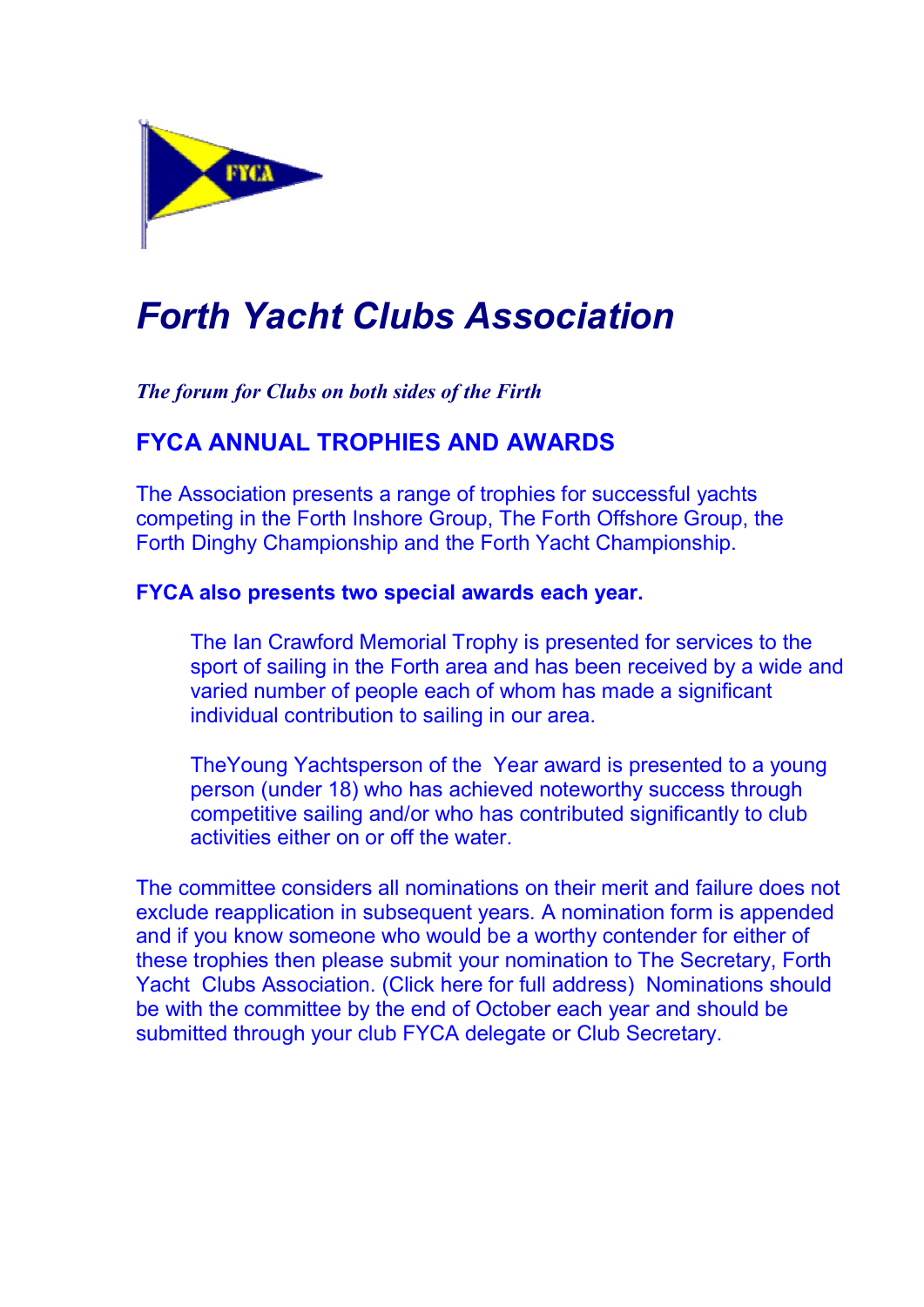## Ian Crawford Memorial Trophy - Past Winners

| 1984 | N I Thomson                  |
|------|------------------------------|
| 1985 | <b>G Mitchell/J McDonald</b> |
| 1986 | J Sutcliffe                  |
| 1987 | <b>G Milne/W Ballantyne</b>  |
| 1988 | <b>Mrs G Angus DBSC</b>      |
| 1989 | <b>Marshall Napier RFYC</b>  |
| 1990 | <b>Bob Campbell FCYC</b>     |
| 1991 | <b>Stuart Boyd FCYC</b>      |
| 1992 | <b>C Welch ABC</b>           |
| 1993 | <b>Tom Wilson FCYC</b>       |
| 1994 | <b>JimScott PEYC</b>         |
| 1995 | <b>Margaret Tait PEYC</b>    |
| 1996 | <b>Ian Renilson DBSC</b>     |
| 1997 | lan & Wendy Bain DBSC        |
| 1998 | <b>Oliver Ludlow PEYC</b>    |
| 1999 | <b>Carl Dyson PEYC</b>       |
| 2000 | N Thomson/A Tulloch ABC/RFYC |
| 2001 | <b>George Mitchell ABC</b>   |
| 2002 | <b>Neil McLure PEYC</b>      |
| 2003 | <b>Andy Carnduff ABC</b>     |
| 2004 | Not awarded                  |
| 2005 | <b>Liz Tulloch RFYC</b>      |
| 2006 | <b>Willy Barr FCYC</b>       |
| 2007 | <b>Stuart McDonald FYC</b>   |
| 2008 | Not awarded                  |
| 2009 | Not awarded                  |
| 2010 | <b>Cairns Birrell ASC</b>    |
| 2011 | Not awarded                  |
| 2012 | Not awarded                  |
| 2013 | David Suttie FYCA            |
| 2014 | Not awarded                  |
|      | $\frac{1}{2}$                |

Neil MacDougall PEYC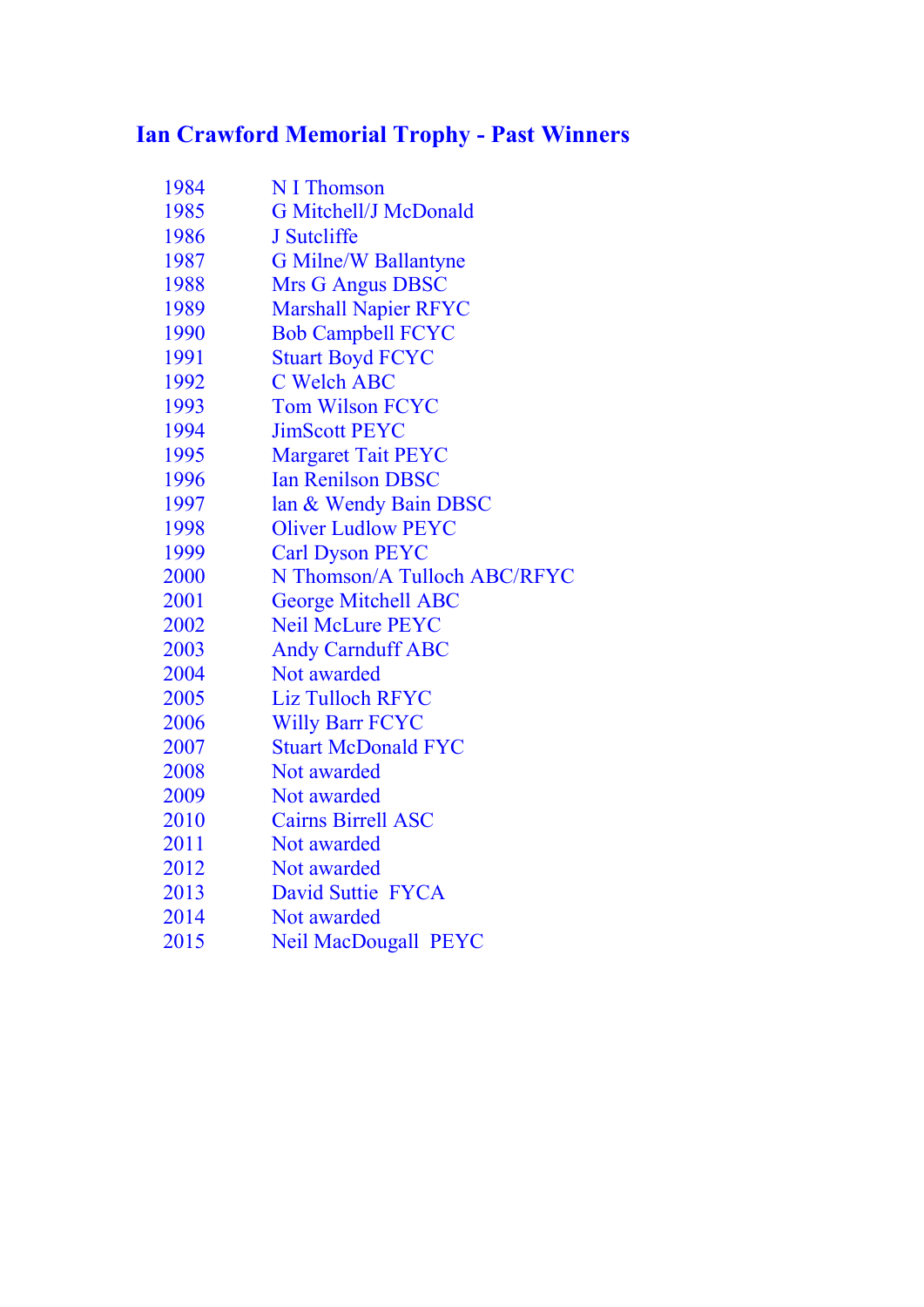#### Young Yachtsperson of the Year - Past Winners

- C D Paterson ELYC 1971 N Campbell RFYC
- 1972 N Stein E&ESC
- M R Renilson CBC
- 
- CWJ Darling RFYC
- W Renilson CBC
- W Renilson CBC
- A D DalI KSC
- Miss I Fleming CBC
- A W Templeton KSC
- S M Medd CBC
- 1982 K Fowler FCYC
- H&I Calder CBC
- Q Kirk FYC
- A Calder LLSC
- P Russell ELYC
- D Harper PYBO
- H Allison RFYC
- Sarah Pengelly FCYC
- Wendy Jubb RF/FCYC
- Sandy MacPhail DBSC
- 
- Marianne Oliver PEYC
- Craig Cochran BSC
- Lisa Norman ABC
- Suzie Blair PEYC
- Jennifer Sandison ELYC
- Andrea Ralph ELYC
- Rebecca Morris DBSC
- Not Presented
- A Ludlow/K Skinner/R Morrison PEYC
- 
- Eddie Griffiths PEYC
- Callum Calder CBC
- Callum Calder CBC
- Stuart Pringle CBC
- 2007 2012 Not awarded
- 2013 Robyn Dougall RFYC
- 2015 Jamie Calder RFYC and Loch Tummel SC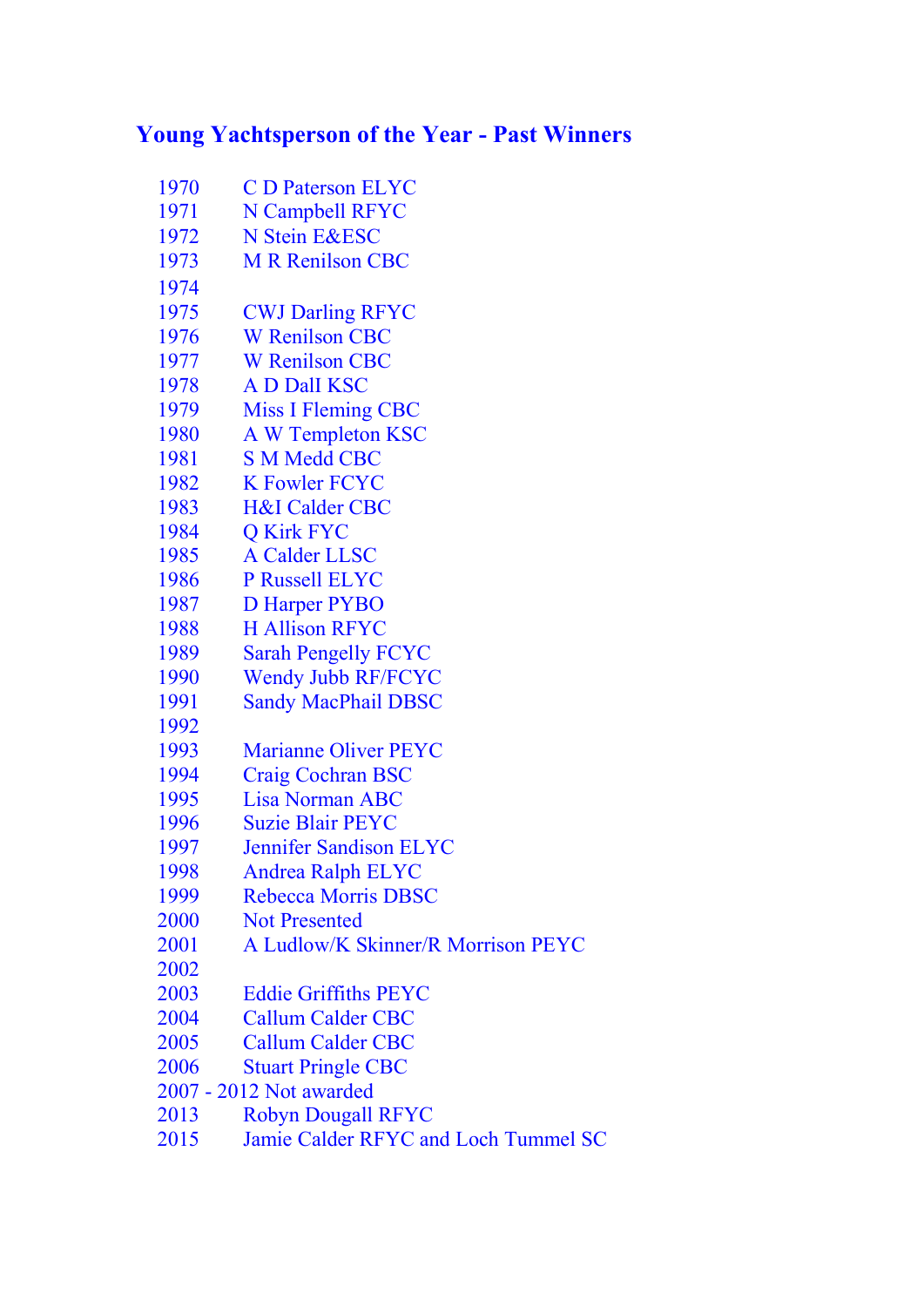## Forth Inshore Group -Past Winners

| 1974 | Nimrodel                             | <b>J R Sutcliffe</b>                       |
|------|--------------------------------------|--------------------------------------------|
| 1975 | Flint                                | T Dryden                                   |
| 1976 | Siskin 111                           | J Murphy                                   |
| 1977 | Aggro                                | A McLean                                   |
| 1978 | U <sub>2</sub>                       | <b>R</b> Harper                            |
| 1979 | U <sub>2</sub>                       | <b>R</b> Harper                            |
| 1980 | Lagavulin                            | I Crawford                                 |
| 1981 | Waarlord                             | <b>J M Dunnet</b>                          |
| 1982 | Waarlord                             | <b>J M Dunnet</b>                          |
| 1983 | Elevator                             | J Blair                                    |
| 1984 | Torraghan                            | D McWhannell                               |
| 1985 | Imago                                | <b>R</b> Harper                            |
| 1986 | Elle                                 | J.and D.G.Blair                            |
| 1987 | <b>K</b> Nine                        | <b>C</b> Rolaston                          |
| 1988 | <b>K</b> Nine                        | <b>C</b> Rolaston                          |
| 1989 | <b>Midnight Hustler</b>              | A R H Bott and M H Orde                    |
| 1990 | Quackers W Cochran / Haggis D Suttie |                                            |
| 1991 | Haggis                               | <b>D</b> Suttie                            |
| 1992 | <b>Haggis</b>                        | <b>D</b> Suttie                            |
| 1993 | Easy Go                              | N Maver                                    |
| 1994 | Alouette                             | J Murphy                                   |
| 1995 | Cavalier                             | <b>W</b> Cochran                           |
| 1996 | <b>Rosslare</b>                      | A Mackie                                   |
| 1997 | Cavalier                             | <b>W</b> Cochran                           |
| 1998 | <b>Rhett Butler</b>                  | D. Suttie                                  |
|      | <b>Fast</b>                          | <b>Slow</b>                                |
| 1999 | <b>Rhett Butler D. Suttie</b>        | <b>Brief N Counter C Franks/D Williams</b> |
| 2000 | <b>Cavalier W Cochran</b>            | Lynes G Fyfe                               |
| 2001 | <b>Jezebel Peter Howell</b>          | <b>Rovicus Graham Archibald</b>            |
| 2002 | Kermit George Fyfe                   | Smithereen T Wilson/G Mitchell             |
| 2003 | <b>Jezebel Peter Howell</b>          | <b>Flint Howard Dryden</b>                 |
| 2004 | <b>Blue Ark Ian Hards</b>            | <b>Flint Howard Dryden</b>                 |
| 2005 | <b>Blue Ark Ian Hards</b>            | <b>Flint Howard Dryden</b>                 |
| 2006 | <b>Jezebel Peter Howell</b>          | <b>New Wave John Spruce</b>                |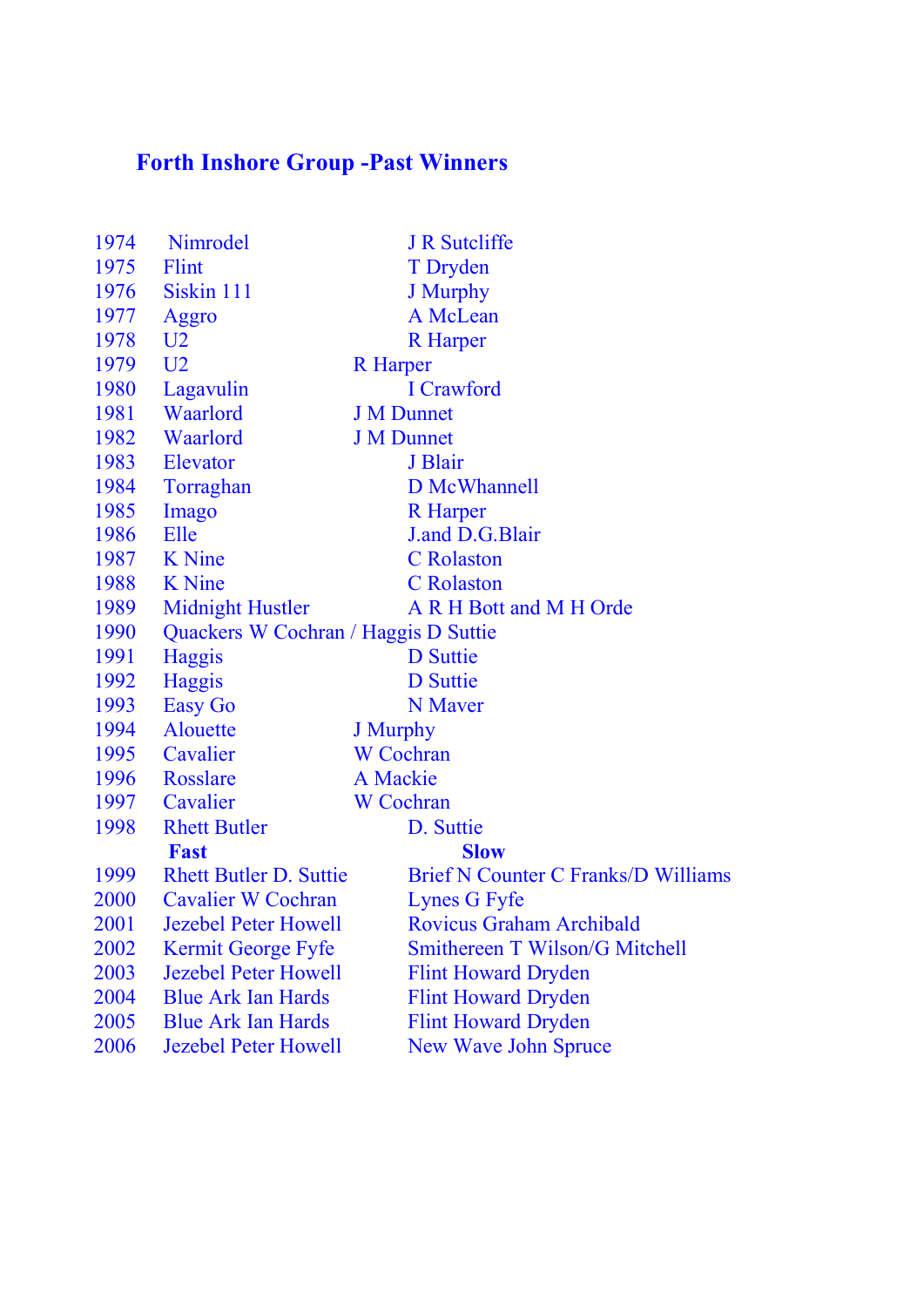### Forth Inshore Group -Past Winners (cont)

#### **Division 1** Division 2

| 2007 | Erin John Murphy                | <b>Naiad M Carmichael</b>            |
|------|---------------------------------|--------------------------------------|
| 2008 | <b>Ruby Terry Kirchen</b>       | Brief 'N Counter C Franks/D Williams |
| 2009 | Hardslog Ian Hards              | Brief 'N Counter C Franks/D Williams |
| 2010 | <b>Suspicion David Gardiner</b> | <b>Drew Simon Bryant</b>             |
| 2011 | Hardslog Ian Hards              | Brief 'N Counter C Franks/D Williams |
| 2012 | Henceforth Phil Walter          | Brief 'N Counter C Franks/D Williams |
| 2013 | Hardslog Ian Hards              | Brief 'N Counter C Franks/D Williams |
| 2014 | Henceforth Phil Walter          | Brief 'N Counter C Franks/D Williams |
| 2015 | Erin John Murphy                | Brief 'N Counter C Franks/D Williams |
|      |                                 |                                      |

## Forth Yacht Championship: Past Winners

| 1998 | E-Male               | K. Allan / A. Tebbutt        |
|------|----------------------|------------------------------|
| 1999 | <b>Jezebel</b>       | P. Howell                    |
| 2000 | Lynes                | <b>George Fyfe</b>           |
| 2001 | <b>Jezebel</b>       | <b>Peter Howell</b>          |
| 2002 | Salmon               | <b>Bruce Walker</b>          |
| 2003 | <b>Blyth Spirit</b>  | <b>Malcolm Blyth</b>         |
| 2004 | <b>Exisle</b>        | <b>Andy Walker</b>           |
| 2005 | Flint                | <b>Howard Dryden</b>         |
| 2006 | Henceforth           | <b>Phil Walter</b>           |
| 2007 | Auberge              | A Dickson                    |
| 2008 | Henceforth           | <b>Phil Walter</b>           |
| 2009 | Highlander           | <b>John Mitchell</b>         |
| 2010 | Cacciatore           | <b>Stewart Robertson</b>     |
| 2011 | <b>Fifty-Fifty</b>   | G Blair & D Benvie           |
| 2012 | <b>Hobbes</b>        | <b>Chic Medley</b>           |
| 2013 | <b>Joint Venture</b> | <b>George Scrivener</b>      |
| 2014 | <b>Hobbes</b>        | <b>Chic Medley</b>           |
| 2015 | Jammin               | <b>Chic and Nicky Medley</b> |
|      |                      |                              |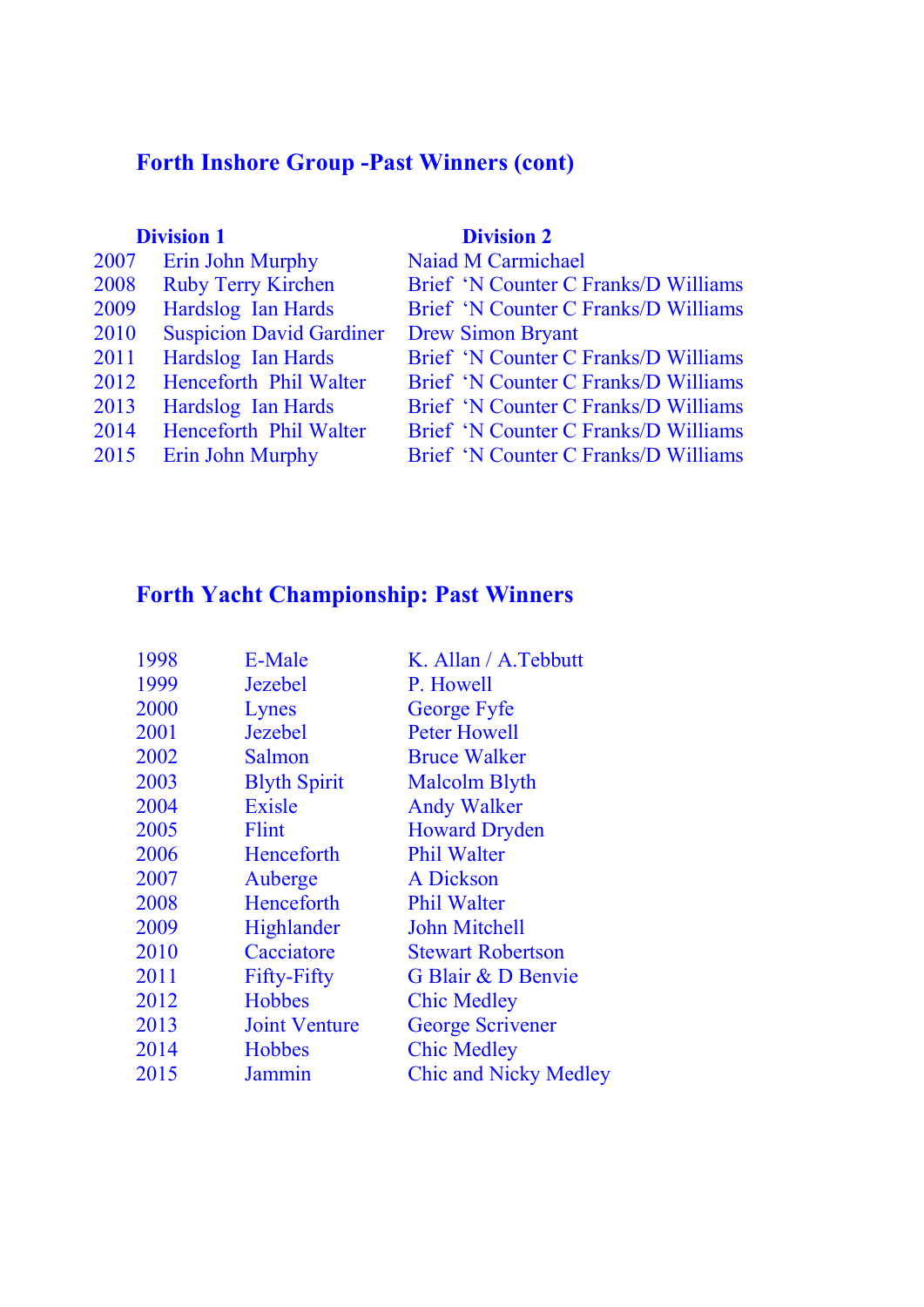## Forth Offshore Group: Past Winners -Seaspan FOG Trophy

| 1973 | Crackerjack             | <b>J</b> Miller   |                                                   |
|------|-------------------------|-------------------|---------------------------------------------------|
| 1974 | <b>Bullit ll</b>        | <b>K</b> Miller   |                                                   |
| 1975 | Cracjerjack             | J Miller          |                                                   |
| 1976 | <b>Amorous Prawn</b>    |                   | <b>G</b> Campbell                                 |
| 1977 | <b>Northern Comfort</b> |                   | C D Paterson                                      |
| 1978 | <b>Bare Necessity</b>   | <b>G</b> Taylor   |                                                   |
| 1979 |                         |                   | Bare Necessity G Taylor/ Amorous Prawn G Campbell |
| 1980 | <b>Bare Necessity</b>   | <b>G</b> Taylor   |                                                   |
| 1981 | <b>Bare Necessity</b>   | <b>G</b> Taylor   |                                                   |
| 1982 | Aurora                  |                   | <b>C</b> D Paterson                               |
| 1986 | Elle                    |                   | J & G Blair                                       |
| 1987 | <b>K-Nine</b>           | <b>C</b> Rolaston |                                                   |
| 1988 | <b>Easy Rider</b>       |                   | <b>G</b> Adamson                                  |
| 1989 | Rocinante               |                   | <b>G</b> Adamson                                  |
| 1990 | Haggis                  | <b>D</b> Suttie   |                                                   |
| 1991 | <b>Misty Blue</b>       | E Scougall        |                                                   |
| 1992 | <b>Misty Blue</b>       | <b>E</b> Scougall |                                                   |
| 1993 | <b>Misty Blue</b>       | <b>E</b> Scougall |                                                   |
| 1994 | <b>Misty Blue</b>       | E Scougall        |                                                   |
| 1995 | Tumbarumba              |                   | <b>T</b> McLuskie                                 |
| 1996 | Alouette                | <b>J</b> Murphy   |                                                   |
| 1997 | Smithereen              |                   | T Wilson & G Mitchell                             |
| 1998 | <b>Alouette</b>         | J. Murphy         |                                                   |
| 1999 | <b>Rhett Butler</b>     | D. Suttie         |                                                   |
| 2000 | Roundabout              |                   | <b>B</b> Pennycook/E North                        |
| 2001 | <b>Discontinued</b>     |                   |                                                   |
|      | Div <sub>1</sub>        |                   | Div 2                                             |
| 2010 | <b>Eurobo</b> Doug Ross |                   | <b>No Series</b>                                  |
| 2011 | Hardslog Ian Hards      |                   | L'Arc en Ciel Burnett/Gilchrist/Reid/Wood         |
| 2012 | Erin John Murphy        |                   | <b>Sulumar Dennis Walton</b>                      |
| 2013 | Erin John Murphy        |                   | L'Arc en Ciel Burnett/Gilchrist/Reid/Wood         |
| 2014 | <b>Discontinued</b>     |                   |                                                   |